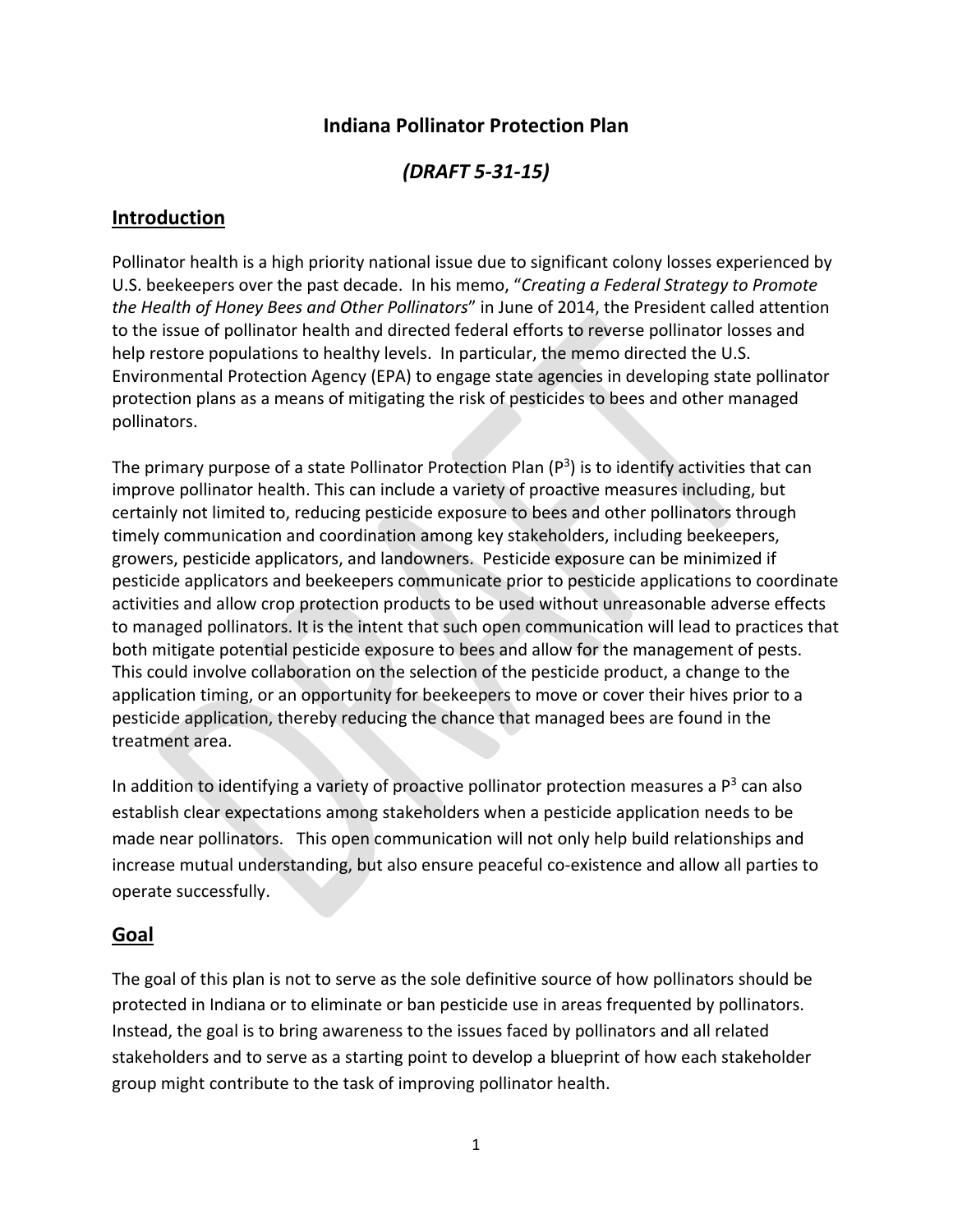## **Scope**

One‐third of our food production requires pollinators. Managed pollinators and contracted pollination services on such Indiana grown agricultural crops such as apples, melons, blue berries, cucumbers, **(?????)**, are the most obvious examples of this fact. The term "managed pollinators" includes any species of pollinators that are managed by humans, be it for pollination services; the production of honey, beeswax, and other products; or for some other purpose. Managed pollinators are primarily honey bees (*Apis mellifera*), but could include other species of bees, such as alfalfa leafcutting bees (*Megachile rotundata*), orchard bees (*Osmia spp*.), mason bees (*Osmia spp*.) and some species of bumble bees (*Bombus spp*).

While managed pollinators may be the easiest to clearly associate with a stakeholder group, it is widely recognized that native pollinators such as butterflies, flower flies, and hundreds of wild bee species are also important to agriculture and other successful plant development processes. It is also recognized that strategies that are protective of native pollinators will also be protective of managed pollinators. Therefore, the scope of this plan will extend to all pollinators, where feasible. In addition, the plan will attempt to incorporate agriculture and non‐agricultural settings, commercial beekeepers and hobbyists.

## **Stakeholder participation for development of this plan**

In consideration of the relatively broad scope of this plan, insuring participation by all potential stakeholders is challenging. However, one of the objectives will be to facilitate that participation as effectively as possible. To that end, the first step was an open face‐to‐face organizational and information gathering meeting on March 31, 2015.

Subsequent steps identified for plan development include general circulation of any  $P<sup>3</sup>$  drafts and open discussion and comment at quarterly meetings of the Indiana Pesticide Review Board (IPRB). It should be noted that, even though the scope of this plan is not limited to just protection of pollinators from pesticide exposure, the IPRB is being utilized as a vehicle for plan development based on their existing meeting schedule and public process. In addition, it may be necessary at some point in the process to facilitate additional stakeholder gatherings, similar to the March 31, 2015 meeting.

## **Growers and applicators should know if there are pollinators near pesticide application sites**

In order to adequately coordinate and communicate with beekeepers, growers and pesticide applicators need accurate and timely information on the location of nearby colonies that could affect application decisions. Therefore, a critical element of this plan is the ability for a pesticide applicator to contact beekeepers with colonies near the pesticide application area to alert them of a pending treatment.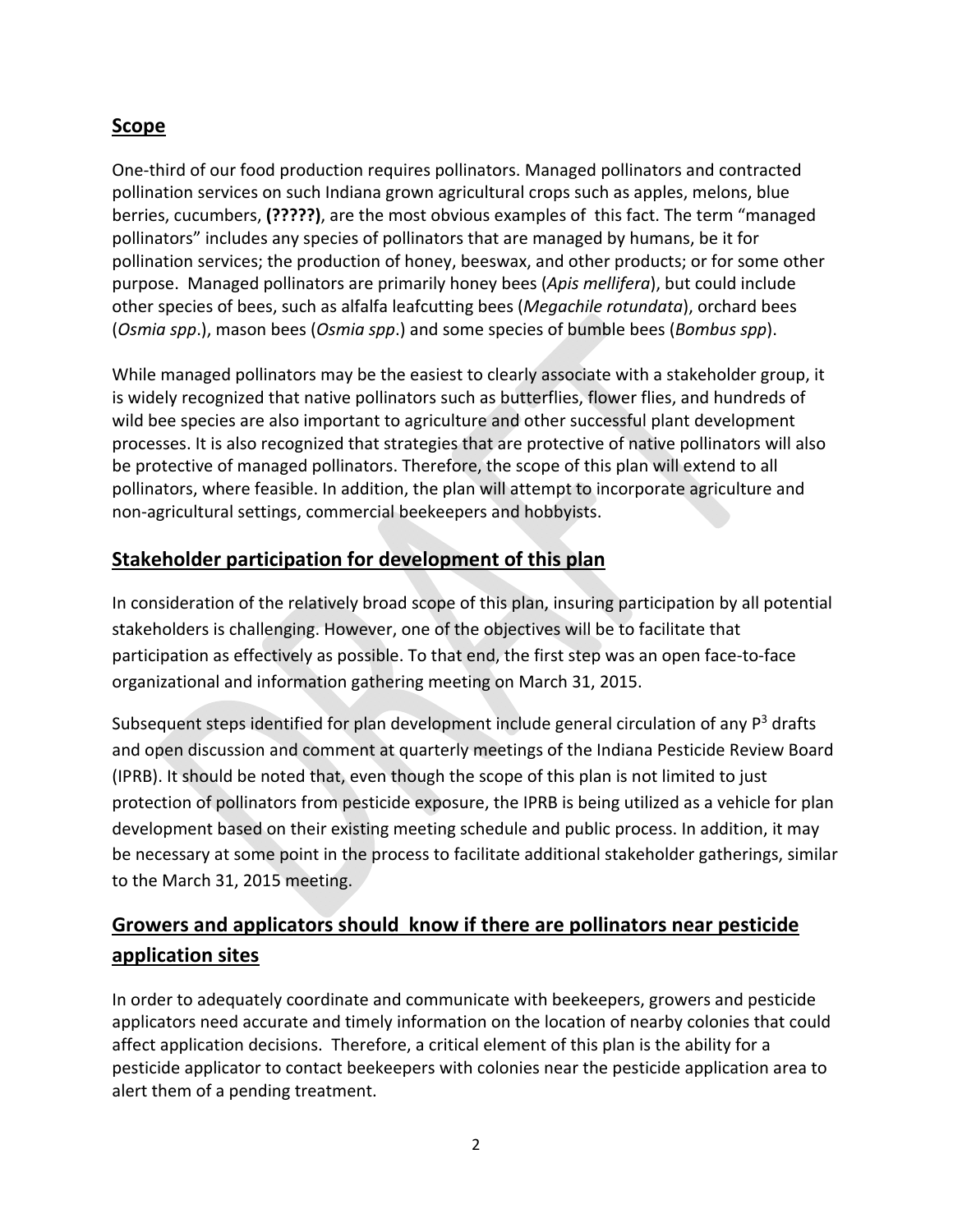The distance from the pesticide treatment site inside which the applicator should identify the location of managed colonies will henceforth be referenced as the "pollinator awareness zone". For purposes of this plan, the pollinator awareness zone shall be considered an area within a **two(?)** mile radius of the treatment site in agricultural areas. In urban settings related to turf and ornamental and outdoor structural pesticide applications the zone shall be limited to properties immediately adjacent to the location of the managed pollinator colony.

The recommended mechanism by which a pesticide user will be able to identify the location of managed bee colonies within the pollinator awareness zone should be the voluntary web‐based site https://in.driftwatch.org/map. While participation in *Driftwatch* through the beehive location registry is voluntary for both beekeepers and pesticide applicators, utilization of this valuable communication tool is critical to success in minimizing potential pesticide exposures to pollinators.

It is also recommended that designated and recognized nature preserves be added to *DriftWatch* as potential pesticide sensitive sites so to raise awareness of pesticide applicators for pollinators living and foraging in these areas.

# **Growers and applicators should identify and contact nearby beekeepers prior to application**

Once growers and applicators identify managed hives in the pollinator awareness zone, there needs to be a means for growers and applicators to contact those beekeepers to notify them of a pending pesticide application. Beekeepers, in turn, need a reasonable time period to take action to protect their colonies if necessary. This is often done by moving colonies temporarily to a protected location, by temporarily netting hives, or other means. Growers or applicators should notify beekeepers in advance of treatment so that parties can discuss and decide upon steps to protect the pollinators in the defined area, while still allowing management of the pest(s).

It is recommended that the grower or pesticide applicator contact all *Driftwatch* registered beekeepers in the pollinator awareness zone a minimum of **48**(?) hours prior to an anticipated pesticide application.

### **Best Management Practices (BMPs) to promote pollinator protection and health**

There are a number of regulatory measures that are being proposed or are already in place to promote protection of pollinators, particularly with respect to minimizing pollinator exposure to pesticides. Proposed efforts include a recent U.S.EPA proposal (5‐28‐15) to revise pesticide product label language to address acute exposure to pesticides from foliar applications under specific conditions. While the proposed mitigation focuses on managed bees under contract pollination services,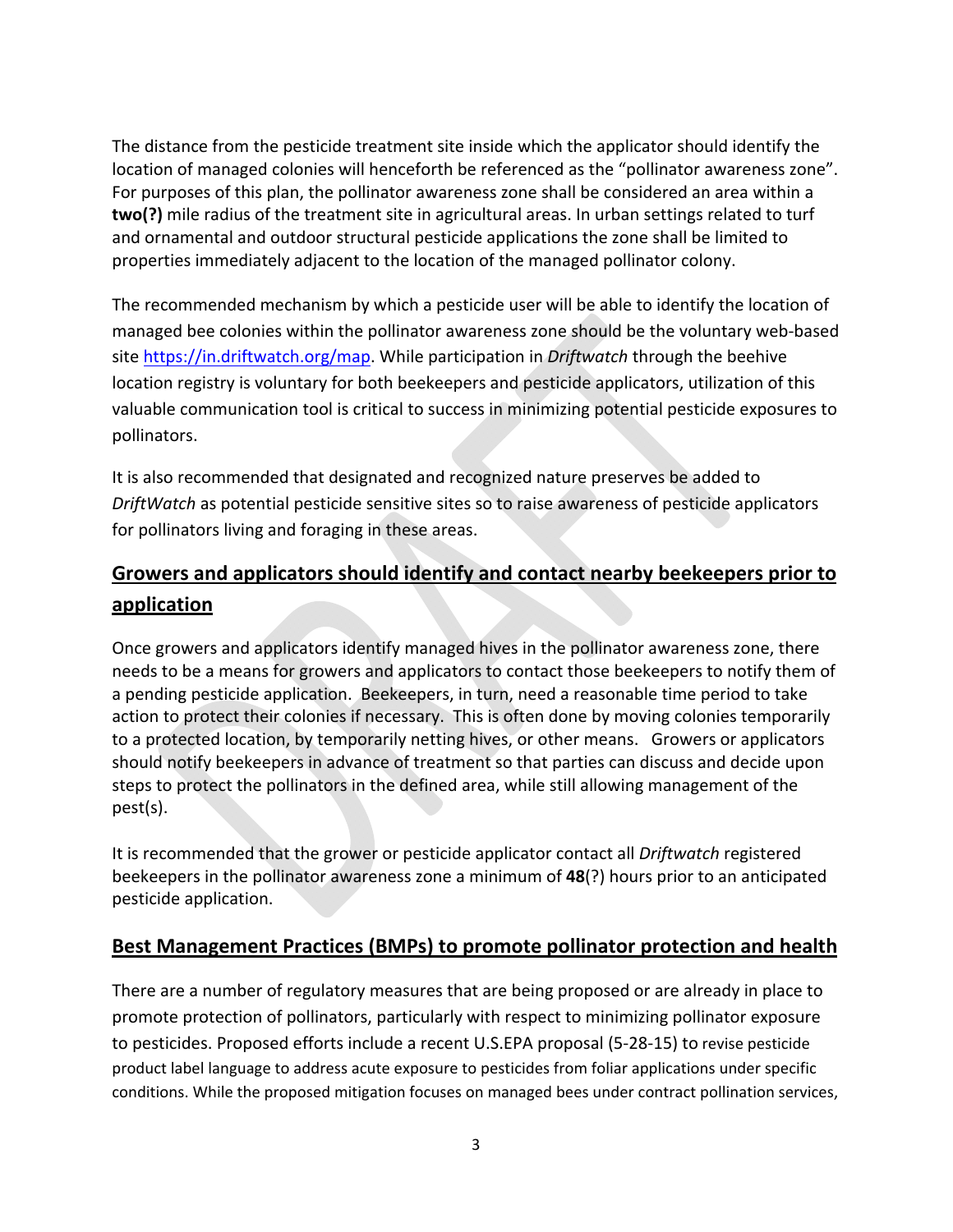EPA believes that in protecting managed bees in these circumstance*,* these measures would also protect native solitary and social bees that are also in and around treatment areas. Moreover, EPA recognizes there are concerns associated with potential exposure to chemicals that are not classified as acutely toxic by contact, including chemicals used in combination which may result in enhanced toxicity, and crops which incorporate pesticide residues in pollen/nectar. Future EPA actions will address these situations. EPA will continue to conduct chemical‐specific risk assessments for bees and will consider additional product‐specific mitigation as needed in the Office of Pesticide Program's (OPP's) registration and registration review programs. The proposed language includes the following:

#### **"It is a violation of Federal law to use this product in a manner inconsistent with its labeling.**

**FOR FOLIAR APPLICATIONS OF THIS PRODUCT TO SITES WITH BEES ON‐SITE FOR COMMERICAL POLLINATION SERVICES: Foliar application of this product is prohibited from onset of flowering until flowering is complete when bees are on‐site under contract, unless the application is made in association with a government‐declared public health response. If site‐specific pollinator protection/pre‐bloom restrictions exist, then those restrictions must also be followed."**

In addition to the proposed label language, there are a variety of existing legally enforceable label restrictions focused on keeping pesticides from drifting off-target and protection of pollinators. Those label restrictions are enforced in Indiana by the Office of Indiana State Chemist (OISC). OISC has developed specific investigation procedures for responding to alleged pesticide exposure incidents to pollinators.

Regulatory safeguards aside, it is an objective of this plan to promote pollinator Best Management Practices (BMPs) that can be utilized by beekeepers, pesticide users, growers, land managers, government, homeowners and other stakeholders engaged in the protection of pollinators. BMPs under the plan include the following:

**Work with landowners to choose hive locations.** Ideal hive locations will have minimal impact on agricultural activities but will still have adequate access to forage and water. Avoid low spots to minimize impacts from drift or temperature inversions on hives. Give consideration to timing after rain events when determining which roads to travel. Discuss with landowners preferred roads/trails to use. Beekeepers should also request contact information for applicators, renters, and neighbors (if applicable).

**Be cognizant of neighboring landowners when placing and moving hives.** Neighboring landowners often use the same roads, trails, and section lines. Do not block these right‐of‐ways or place hives so close they may cause problems for other land‐users. Take appropriate steps to ensure that bees do not negatively affect operations of neighboring landowners, such as considering the proximity of hives to neighbor's yard, bins, equipment, or storage sites.

**Notify landowners and applicators when arriving and when moving hives.** If possible, notify nearby pesticide applicators and landowners when you place or move beehives. This will ensure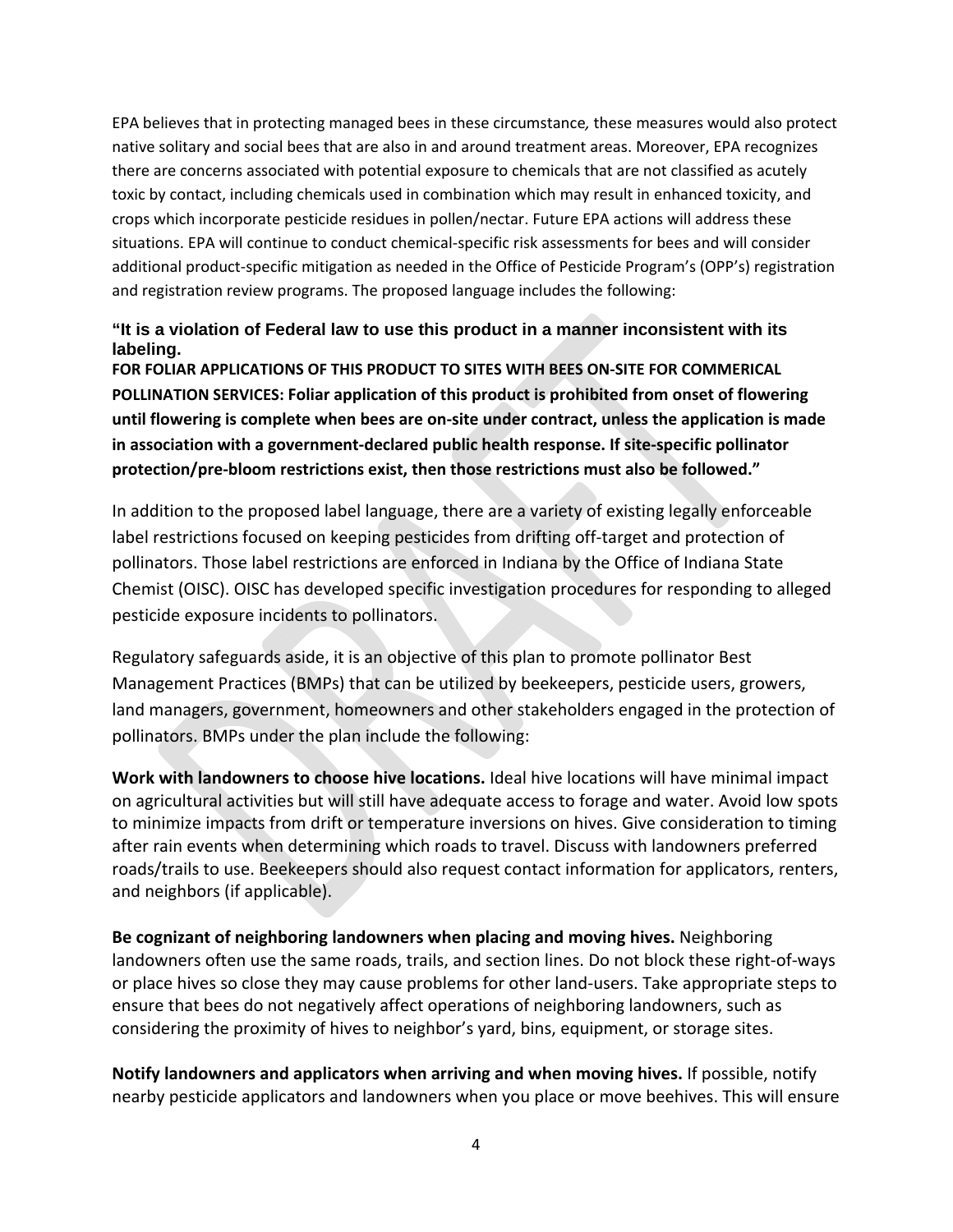they are aware of current hive locations and can notify you before making pesticide applications. Contact information for nearby pesticide applicators can usually be obtained from landowners.

**Report all suspected pesticide‐related bee kills to the OISC pesticide program immediately.** Inspect bee behavior regularly. The OISC is the lead pesticide regulatory agency in the state. The OISC will respond to complaints, including collecting and analyzing the location for pesticide residues. Some pesticides degrade rapidly, and timely reporting will aid the pesticide investigation. Beekeepers can report suspected pesticide incidents by calling 1‐800‐893‐6637.

**Ensure hives are easily visible to applicators.** Hives must be visible so applicators can locate them before spraying. It is strongly suggested that hives are painted white, or a color that stands out from the surrounding area.

**Work with beekeepers to choose hive locations.** Ideal locations for hives will have minimal impact on farming operations, but will still allow bees to access forage and water. Communicate with beekeepers which roads/trails can be problematic when wet and any preferred traffic routes. Landowners may also want to provide contact information for applicators, renters, and neighbors (if applicable).

**Communicate with renters about bee issues**. Renting land for agricultural production is a common practice. Landowners and renters should discuss bee issues, such as who has authority to allow bees, how long they will be allowed, and hive placement. These issues should be addressed and included when rental agreements are negotiated.

**Communicate with pesticide applicators whose responsibility it is to look for hives, notify neighbors, etc.** When contracting with commercial pesticide applicators, make sure that there is a clear understanding of who has the responsibility to identify hive locations and communicate with beekeepers. Applicators may do this as part of their standard procedures, but some landowners may prefer to make beekeeper contacts themselves.

**Agronomists should consider pollinator impacts when making pesticide recommendations.** Ensure that agronomists and crop consultants consider pollinator issues when making pesticide recommendations, including product choices and pesticide timing decisions.

**Plant bee forage.** Plant flowering plants, trees, and shrubs to improve bee forage, especially in non‐farmable or non‐crop areas. Doing so provides forage and it may also concentrate bees away from fields to be treated with pesticides, thereby minimizing impacts to pollinators.

**Learn to interpret seed tags and what pesticides may have been used to treat crop seeds.** Some pesticide used as protective seed treatments may be more or less likely to cause bee health issues than others. Related pesticide exposure issues can include: 1)toxicity of the active ingredient; 2) whether the pesticide works systemically, transferring from the treated seed to the growing plant; or 3) pesticide containing dust created by seed handling/planting processes becoming airborne. Regardless, carefully consider the specific pest pressures that your crop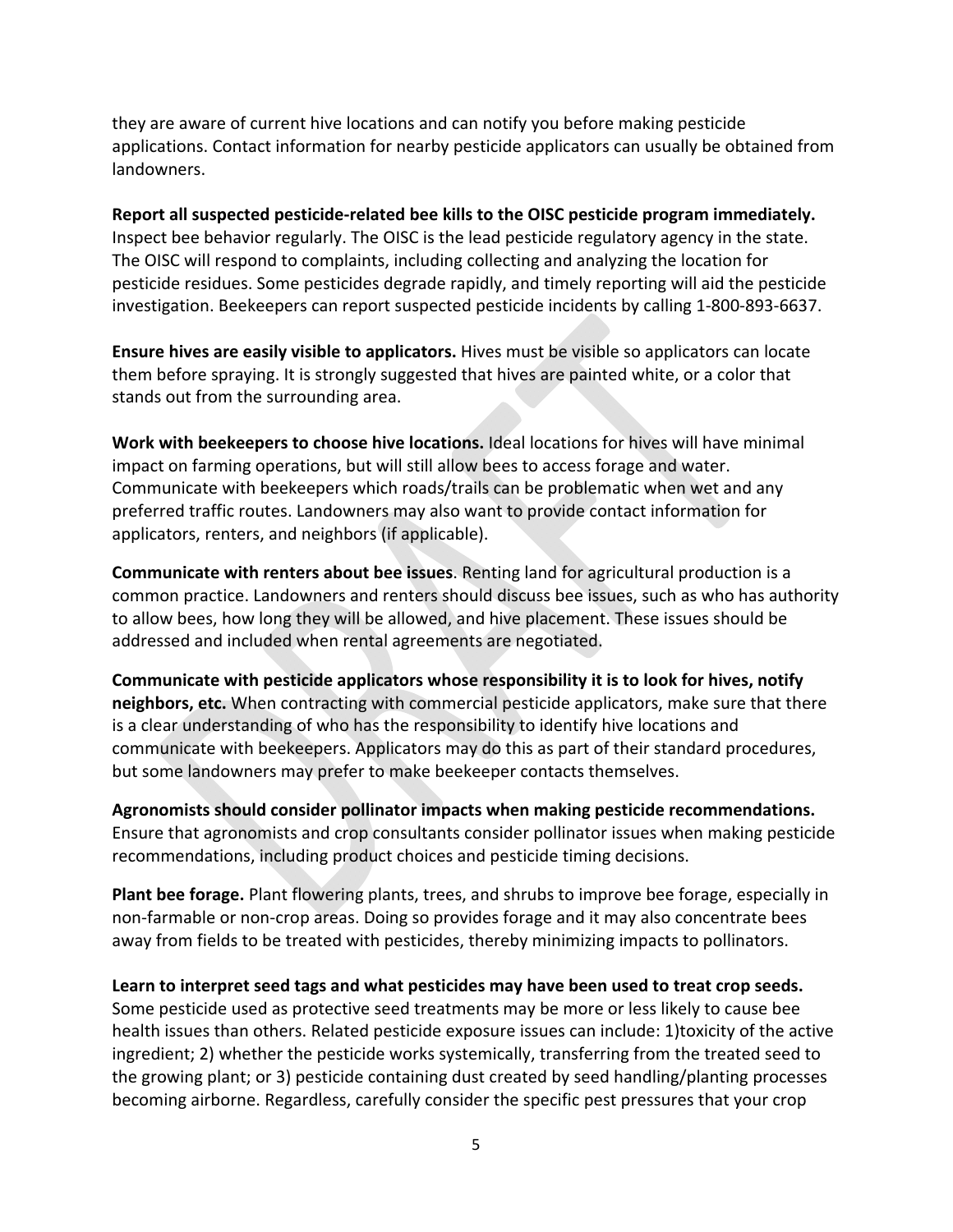may face and choose seed treatment options that are less hazardous to pollinators. Also consider if use of untreated seed may be an option.

**Utilize alternatives to talc/graphite in planters.** When planting seeds treated with insecticides, utilize alternatives to talc/graphite as they become available. The talc and graphite can abrade the insecticide treatment off of the seeds, thereby creating insecticide‐containing dust that can drift onto hives and flowering plants.

**Use Integrated Pest Management (IPM).** Utilize economic thresholds and integrated pest management (IPM) to determine if insecticides are required to manage pests. When insecticides are required, try to choose insecticides with low toxicity to bees, short residual toxicity, or repellent properties towards bees.

**Use registered pesticides according to the label.** Pesticide label language is developed to ensure that pesticides will not pose a risk of unreasonable adverse effects to human health or the environment. Failure to comply with the label not only puts humans and the environment at risk, it is also illegal. Many pesticides, especially insecticides, have use restrictions prohibiting applications when bees are foraging in the treatment area. Some labels prohibit applications when crops are blooming and require that the applicator notify beekeepers in the area prior to application. Always comply with these and other label restrictions to reduce risks. Applicators are bound by all directions, precautions, and restrictions on pesticide labeling, even when following other BMPs. Contact the OISC with any questions on pesticide label language.

**When possible, apply pesticides early morning or in the evening.** Pollinators are most active during daylight hours and when the temperature is over 55 degrees Fahrenheit. Apply pesticides early in the morning or in the evening when bees are less active to reduce the chances that bees will be foraging in or near the treatment site. Be cognizant of temperature restrictions on pesticides. The efficacy of some pesticides is reduced at certain temperatures. Be aware of temperature inversions when choosing the best time for applications.

**Avoid drift.** Pesticide drift involves the off‐site movement of pesticides through the air from the treatment site to adjacent areas, either in the form of mist, particles, or vapor. Drift reduces the effectiveness of the chemical applied since only part of the applied amount reaches the target. Drifting chemicals also pose a risk to non-target organisms that come in contact with the offtarget residues. These insecticides can negatively affect bees and other beneficial insects by direct contact or by contaminating their forage and habitat. Drifting herbicides have the potential to further reduce quality forage available to pollinators.

**Identify and notify beekeepers in the area prior to pesticide applications.** Bees will fly several miles to find quality forage. Therefore, pesticide applicators should identify and notify beekeepers within two miles of a site to be treated at least **48 hours** prior to application or as soon as possible. Timely notification will help ensure ample time for the beekeeper and applicator to develop a mutually acceptable strategy to manage pests while mitigating risk to honey bees. This may include covering hives, moving hives, or choosing the time of day to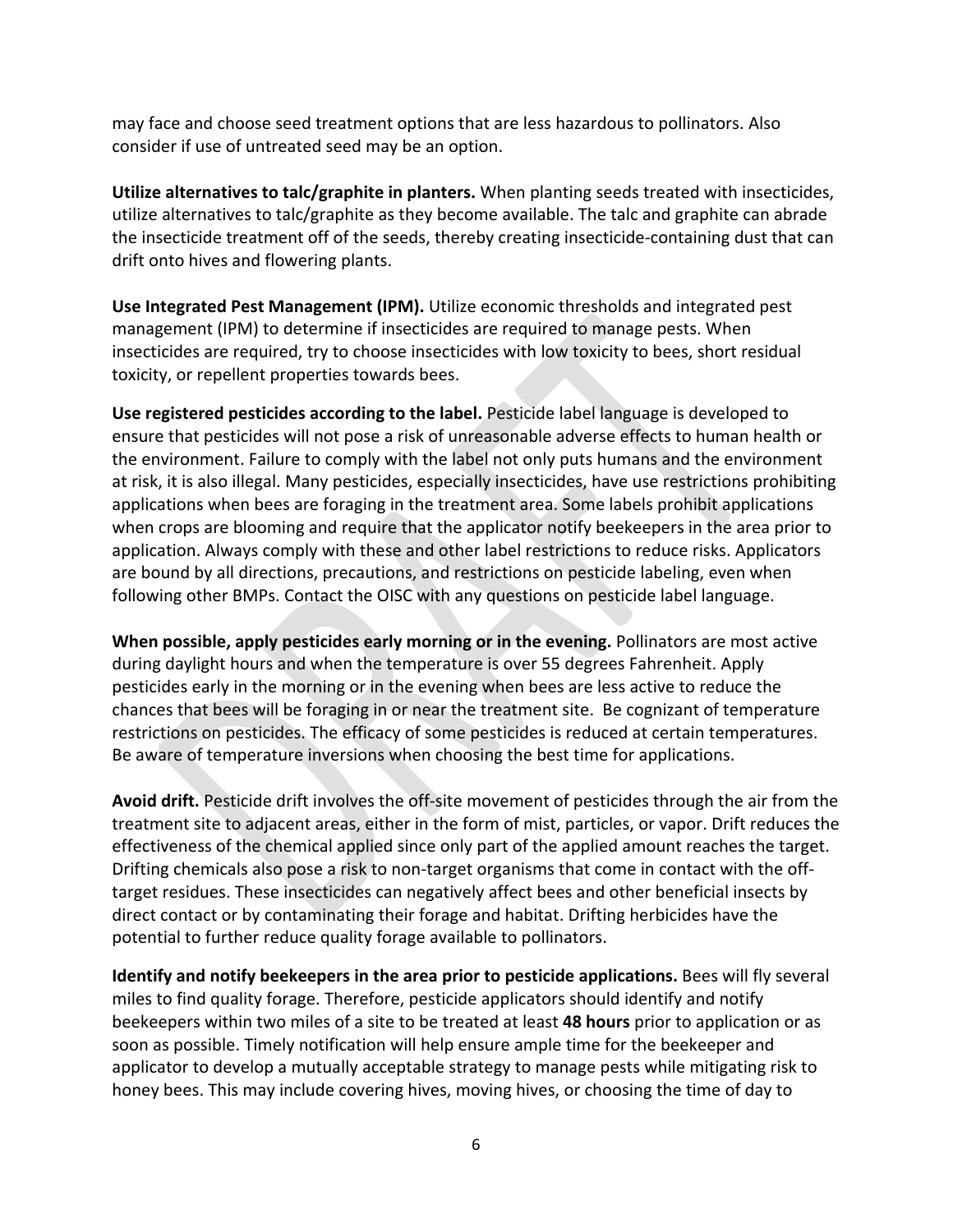apply. \**Notifying beekeepers does not exempt applicators from complying with pesticide label restrictions. Many insecticide labels prohibit use if pollinators (bees) are present in the treatment area.* 

**Choose products with lower risk to bees.** Avoid dusts and wettable powder insecticide formulations. Dust and wettable powder pesticide formulations can leave a powdery residue which sticks to hairs on bees. Bees then bring the pesticide back to the hive and potentially expose the entire hive to the pesticide for an unknown amount of time. Granular and liquid formulations are safer for pollinators since granules are not typically picked up by bees, and liquids dry onto plant surfaces. Also choose products with lower residual toxicity to bees.

**Bee Forage**. Everyone can plant forage for bees. Plants that support pollinators are also beneficial for other wildlife, are often visually attractive, and can help improve soil health. Flowers often come to mind when thinking about bees, but bees also utilize trees, shrubs, and other less‐noticeable plants for pollen and nectar sources. It is important to consider diversity when choosing plants to ensure adequate forage for the entire growing season. Diversity will also ensure pollinators have access to all of the nutrients they require to be healthy. Here are some easy, efficient ways to improve pollinator forage.

**Municipalities** can plant trees, shrubs and flowers that provide good forage for all types of pollinators. Diversity is important, the pollen and nectar of each species carries a different nutrient load for the pollinators. This can be worked into new plantings, every time a plant is added/replaced choose a variety that will contribute to pollinator forage. Foraging honey bees are typically not aggressive.

**Counties** can create bee forage along secondary roads. Secondary road ditches often contain several species of plants that provide forage for pollinators. It is a common practice to mow ditches for the safety of motorists and to prevent drifting snow. Consider spot spraying noxious weeds and mowing ditches later in the year to ensure that bee forage is available. Incorporate short forbs into secondary road ditches to minimize attracting large wildlife.

**Homeowners** can put out flower pots, create flowerbeds, plant trees or shrubs, or establish gardens to provide forage. Homeowners should also take special precaution when applying pesticides. The pesticide user BMPs apply to anyone using pesticides. Remember, the pesticide label is the law and it is in place to minimize risk to the environment and human health.

**Create habitat for beneficial, wild pollinators.** Roughly 70 percent of native bees nest in the ground. They burrow into areas of well‐drained, bare, or partially vegetated soil. Other bees nest in abandoned beetle houses in snags or in soft centered, hollow twigs and plant stems. Bees will also utilize dead trees and branches. Habitats can be created by leaving deadfalls and brush piles as nesting habitat. Consider the type of habitat you wish to create and pollinators